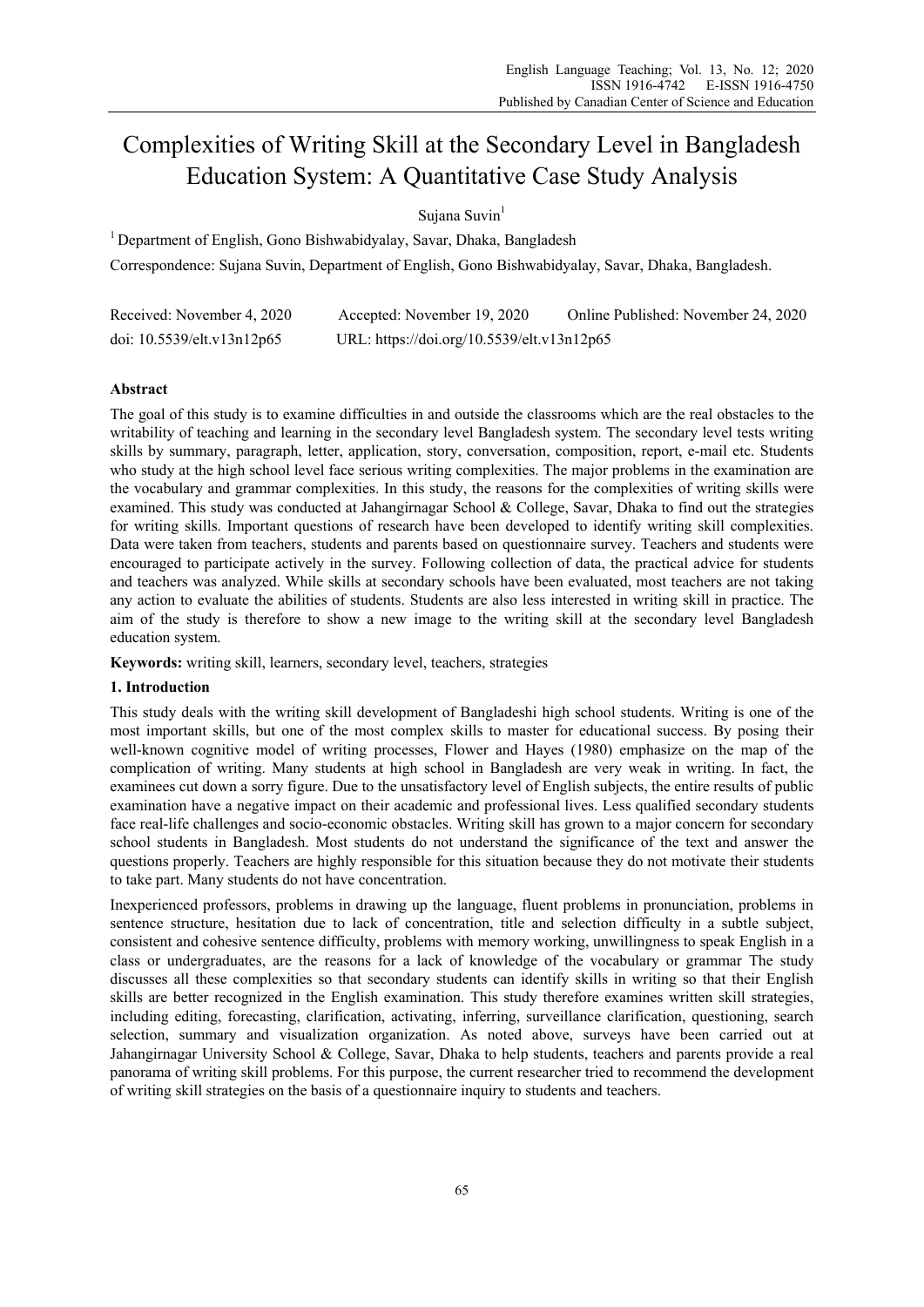#### **2. Literature Review**

Though writing has been established, Widdowson points to the fact that writing uses the visual media to illustrate the graphical and grammar system of the voice, it means that it is writing, which is the generation of sentences as examples of uses. Writing is one of the four comprehensive competencies. His argument is undermined by the teaching of English. The teachings of grammar and language structures have often been considered equal. (Richards, 1990) Various surveys have shown how complex and complicated the composition of a language is. In addition to complexity, writing is an extremely active process that enables teachers to realize words, phrases, and sentences. Zamel (1992) develops this idea by considering writing as "a purposeful and exploratory process for the creation of meanings" (p. 473). The way to compose a topic can be seen as a process of development.

According to Coffin et al. (2003), students compose writing for several reasons, such as evaluation, the development of their critical thinking skills, understanding and memory, the expansion of their education in the classes, the enhancement of their communication skills, and preparation as future professionals in various areas of knowledge. Hedge (2005) says that successful writing produces not only clear and correct phrases; it is also a creative writing that is precise and concise for their writing skill development. The purpose of teachers is to create and stimulate the writing process so that students feel comfortable writing. They seek to clarify the links between writing and other skills (White and Arndt, 1991). Williams (2003) argues that planning is one of the most effective features of the writing process but can be one of the challenging ones; and he goes back to defining planning as reflecting on the prewritten material to produce a plan for the academic concern.

Kirby and Crovitz (2013) point out that the teaching of writing is challenging; it may be one of the toughest tasks facing the teacher, but it can be worthwhile. Pincas (1982b) explains how to write in the four-stage product approach. It begins with the stage of familiarizing students with different textual features. Then they move to a controlled stage of writing where they practice the skills to be prepared before continuing with guided writing and free writing. Writing is often considered to be the most complex skill to master. Hapsari (2011) argues that the most complicated of the four skills is written. It is difficult to generate and organize ideas and to master different aspects of writing such as grammar, vocabulary, choice of words, punctuation, etc. "The ability of learners is to use a better and more elaborate language" is defined by Skehan and Foster (1997) as the complicated writing process (p. 230). Skehan (1998) states that complexity is the stage and development of the underlying interlanguage system, which uses complex and structured language interlinks.

Skehan (1996) also defines accuracy as the "capacity of a learner to handle any level of the cross-lingual complexity that he/she has achieved" (p. 46), i.e., the similarity between the manufactured language and the target language. Muhammad et al. (2016) comment that writing is the most difficult field in second language learning. The language with structural precision and communicative possibility is based on an appropriate and strategic use (Dar & Khan, 2015). Kellogg (2001) considers that writing is a cognitive process that tests the memory, thinking ability, and verbal command of expressing ideas successfully because the knowledgeable composition of a text indicates that second language is a successful learning process.

## **3. Theoretical Framework**

Writing as a skill is a complex method consisting of various steps to arrive at the final form. Although different kinds exist in writing, they share the same process, their content, and their purposes. The growing interest in writing has developed entirely to become a distinguished discipline on its own, particularly at higher levels. Many researchers have different perspectives on the concept of writing, because according to a specific field of study, everyone seeks to define it from a different angle. For Nunan (1989), writing is an extremely complex cognitive activity for all of which the author is required to simultaneously demonstrate control of multiple variables. This demonstrates the complexity of the task of writing and the exact link to the cognitive aspect that learners often create difficulty. The idea of Nunan's writing gives us more information about writing skills than what is openly seen. In addition, writing is defined as a process requiring extensive self-regulation and attention control. Writers must transform ideas into text, organization, and mechanics of repair, and track their success, while trying to formulate a coherent message. (Singleton Jackson, 2003)

Raimes (1983) points out that it is not merely an extension of speaking a language to learn to write. In her view, she differentiated between speaking that is learned without any systematic instruction at an early age, and writing that has to be taught at school. Raimes presents differences between the two skills in this sense, such as the nature of speech when using graphic symbols in writing, relying on voices and body language. In the discussion, the variations of spoken language found in dialects, the pronunciation of intonation, and face-to-face interaction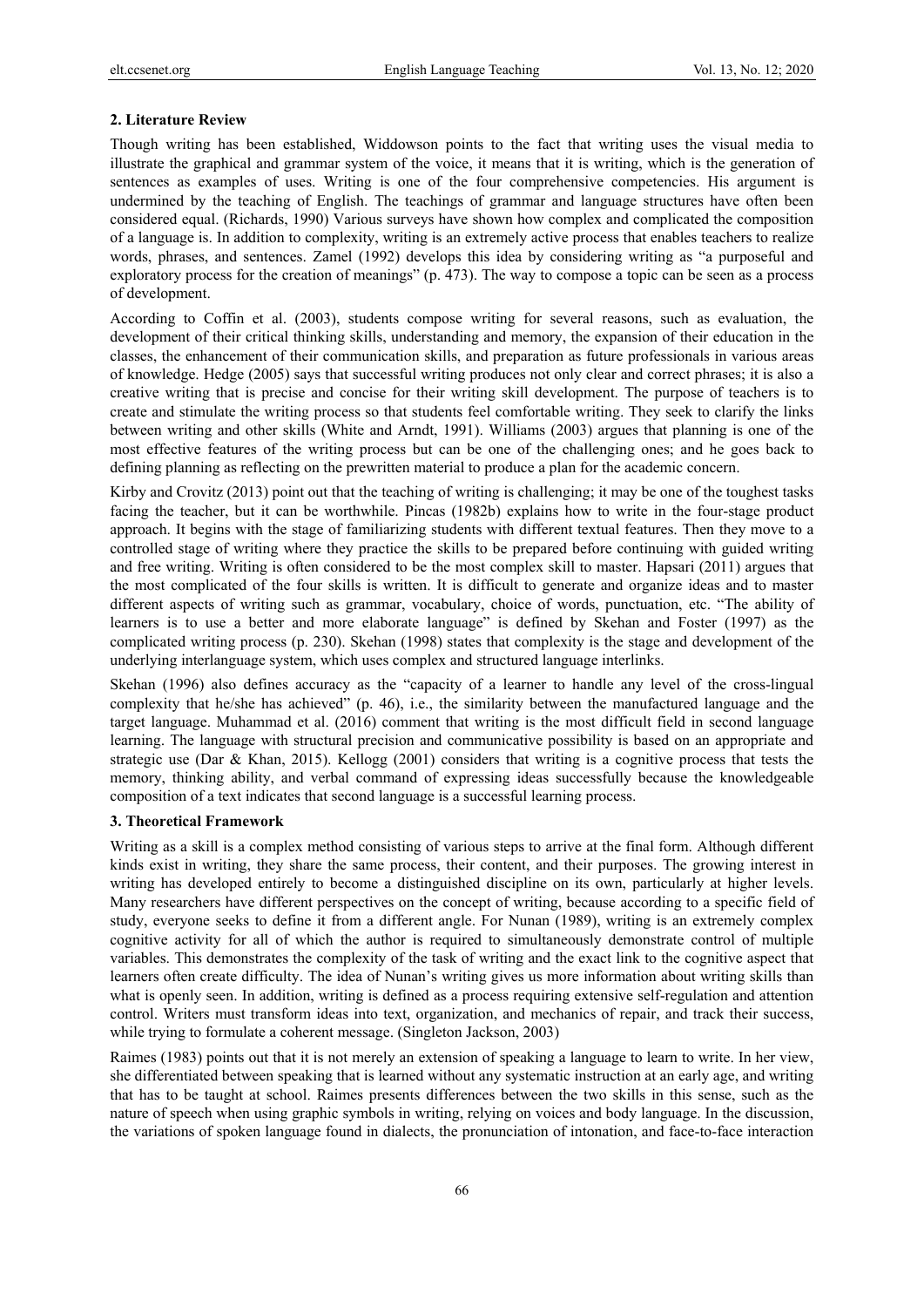were found. While writing relies more on standard forms such as grammar, vocabulary, and style, writing is a scheduled method, and the writer needs to accurately convey the message to the readers.

It is worth mentioning the cognitive process of writing and composing when describing the characteristics of EFL writers. Flower and Hayes (1981) have studied these processes and are recognized as distinctive processes of thinking that writers orchestrate or organize during the act of composing. In addition, these procedures are not the only aspect on which to concentrate during the composition in the writing process, when it comes to formulating a message, linguistic skills and knowledge become prominent. (Schoonen, Snellings, Stevenson, & Gelderen, 2009) Williams (2003) argues that planning is one of the most effective features of the writing process although it can be one of the most difficult, and then returns to defining planning as "reflecting on the material produced during prewriting in order to develop a plan to achieve the paper's objective" (p. 106).

Donohue (2009) refers to drafting as the stage in which the learners can create their own writing (p. 12). Therefore, writers need to put everything they see relevant to the writing skill they are composing in the drafting phase, regardless of spelling errors, grammar errors, and others. The purpose behind the drafting is, therefore, to collect as much information, ideas, and arguments as will be used in writing later on. Throughout the writing process, some drafts may exist until we reach the final version. (Harmer, 2004)

Teachers follow this approach to enable learners to learn the language, vocabulary, and text structures needed to write for a variety of purposes (*NSW Department of Education and Training*, 2007, p. 29). Real-world texts students read models used in this strategy. They vary depending on the selection of the teacher, from newspaper articles to literary works. The execution of this approach starts by introducing students to the type of text while explaining the audience and the purpose behind writing the text. The teacher then points out the type and characteristics of the language used by the author and its impact on the readers, and he ends up offering students the opportunity to practice the writing skills they have acquired while studying these models.

#### **4. Objectives of the Study**

The main purposes of this study are as follows:

- $\triangleright$  To evaluate the organizational structure of EFL secondary school students and to format elements of writing skills.
- $\triangleright$  Formative and summative evaluation to be evaluated.
- $\triangleright$  To identify and analyze complexities in the writing skill of the EFL secondary-level learners' organizational structure and format elements.
- $\triangleright$  To assess the reasons for the complexities of writing skills.
- $\triangleright$  To propose a number of corrective recommendations based on findings and appropriate solutions to writing problems.

#### **5. Significance of the Study**

The study focuses on secondary school teachers as well as English learners at Jahangirnagar University School & College, Savar, Dhaka, Bangladesh, considering writing skills as an important tool of academic performance. Students need a high demand for skills in writing to do various tasks, including homework and classes. This study is an effective way of exploring students' major writing complexities at Jahangirnagar University School & College. Furthermore, English students, especially those from the high school educational system in Bangladesh, will learn more about the various phases involved in compiling, writing essays, letters, applications, paragraphs, reports, dialogues, storytelling, etc. and will try to gain a better knowledge of writing skills. More importantly, this study provides an open perception of the ability to write for teachers and learners in writing pedagogy as well as for future researchers who want to study the problem of secondary level students' writing skill.

#### **6. Research Questions**

This study would like to follow a quantitative method to find out the complexities of writing skill that hinder the growth of writing, and recommendations to improve the writing skills among the secondary level learners. So, the researcher has tried to answer the following research questions in the study:

- **1.** What are the major complexities among the secondary level learners regarding writing skill?
- **2.** How can the secondary level learners improve their writing skill strategies?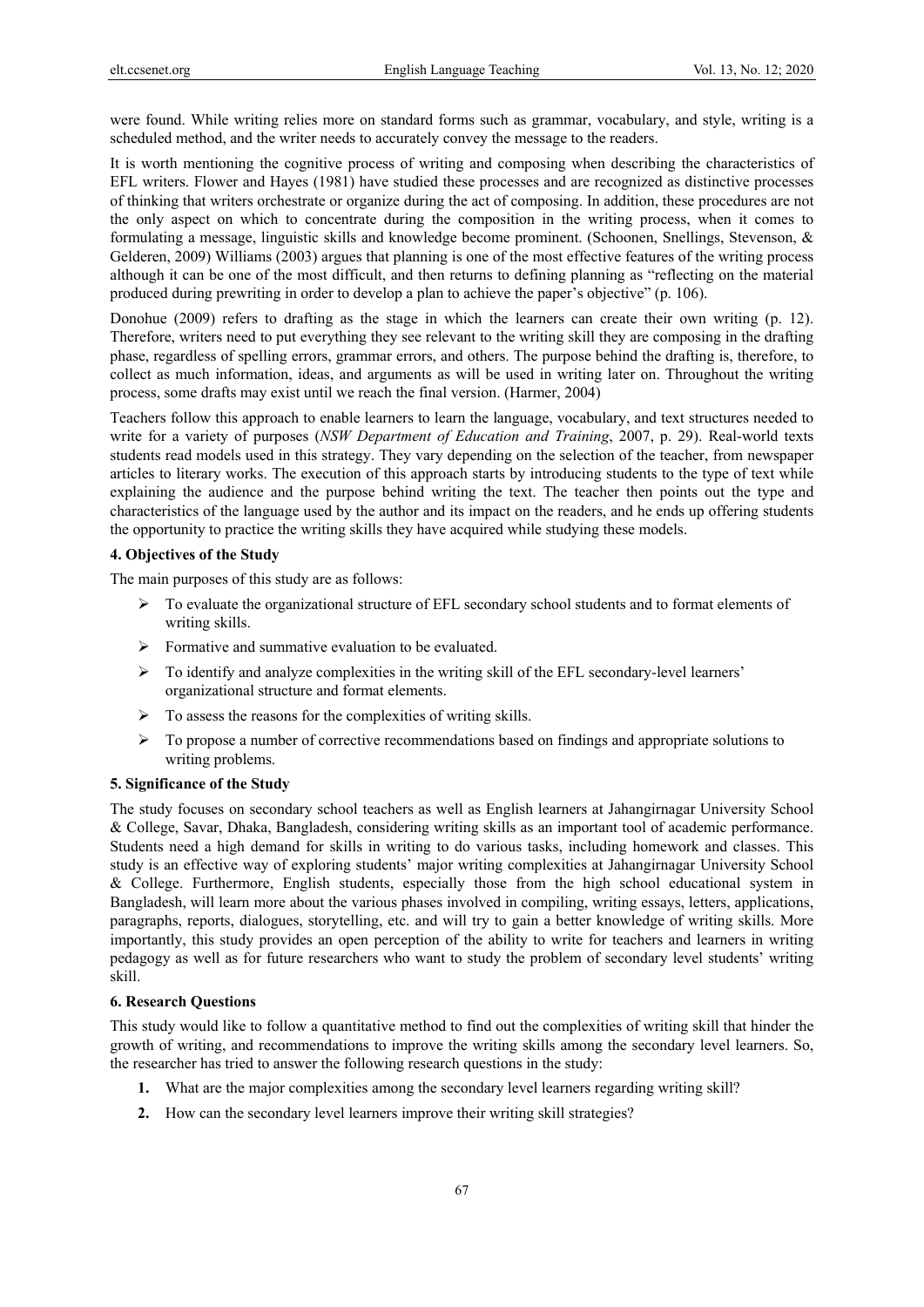#### **7. Reasons for Writing Skill Complexities**

Written language is grammatically more complex than spoken language. It has more subordinate clauses, more complement clauses, more long sequences of prepositional phrases, more attributive adjectives, and more passives than spoken language. Written texts are shorter and have longer, more complex words and phrases. Written texts are lexically dense compared to spoken language; they have proportionately more lexical words than grammatical words. Lado (1964) points out writing is a partial representation of units of language expression. In academic work, in order to show their tutors that they understand these terms clearly, learners are often expected to give definitions of keywords and phrases. Academic writers define terms so that while key terms are used, readers understand exactly what is meant.

As students at the secondary level learn to write inside or outside the classroom environment, they encounter difficulties that hinder their writing skills. Complexities in writing are shared between native speakers of English, and even those learning English as a second or foreign language (Aragón, Baires, & Rodriguez, 2013). Al-Khasawneh points out that EFL learners have shown that when writing in English, they have many issues in English, they rarely write. Writing is considered one of McIntyre and Gardner's most challenging skills to master. (Huwari & Al-Khasawneh, 2013)

This issue can be traced back to the writing, planning, drafting, editing, and publishing of a good piece of writing (Harmer, 2004) and the components (Raimes, 1983) that students need to take into account when composing in English. Besides, students do not write very often, and classroom-bound is most of what they write (Adas & Bakir, 2013, p. 254). Complexities in writing are grammar, syntax, cohesion, and others, and these problems are usually faced by the learners.

#### *7.1 Grammar*

Neuleib (Hartwell, 1985) defined grammar as the internalized system shared by native speakers of a language. Harmer (2001) proposes a definition as the description of how words can change their forms and can be combined in that language into sentences. The grammar rules, which are fundamental elements in every language and are also inseparable from writing, are called these ways. (Hartwell, 1985) The primary complications of writing that students find about grammar are the common understanding of grammar, leading to difficulties in arranging good writing. (Bahri & Sugeng, 2010)

#### *7.2 Vocabulary*

Vocabulary, as argued by Nation (Mehring, 2005), is an essential aspect of writing skills. Cambridge Dictionary defines vocabulary as all words that a person knows and uses. Complexities associated with vocabulary include: learners fail to remember essential words to use, fail to use the appropriate words, and have a poor vocabulary. More importantly, knowing words means understanding their meanings, fundamental forms (Shejbalová, 2006), and their distribution (Lado, 1955), making it confusing on various occasions for learners. The acquisition of vocabulary is an ongoing process requiring the constant repetition and use of words by students to be effectively achieved in long-term memory. It is not sufficient to develop vocabulary by memorizing words from a list; for learners to acquire vocabulary, words must be learned as part of the context in which they occur. This method is proven to be useful for "it helps the student to understand the correct use of the word" (Mehring, 2005, p. 4).

In addition, the acquisition of vocabulary is a learner-centered activity with the effectiveness of the strategies of the learner depending on his/her attitude and motivation for new vocabulary acquisition. As a result, vocabulary can have a significant impact on the importance and contribution to the value of writing ability for students writing. Therefore, learners are expected to have a positive attitude towards learning new vocabulary, and while trying to identify their meanings, recognize new words as part of their occurrence.

## *7.3 Spelling and Punctuation*

Spelling and punctuation among learners are two commonly shared complexities of writing. It is anticipated that learning to spell words correctly will occur in the earliest phases of language teaching, but it is not the case that spelling may become problematic. In addition, spelling is said to be closely linked to reading; Frith (1980) points out that learning to read should mean learning to spell, and learning to spell should mean learning to read. Writing problems of relevance to spelling primarily include the misspelling of words resulting from the English spelling system's irregularities (Bancha, 2013). This is linked, for example, to the similarities of vowels that can be decoded in different spellings. Bancha argues that when students are less focused because of fatigue or carelessness about the correctness of words, spelling errors may occur. While Harmer (2001) explains that it is not always obvious the correspondence between a word's sound and the way it is spelled. He also says that not all varieties of English spell the same words, in the same way, is the reason spelling is hard for students. For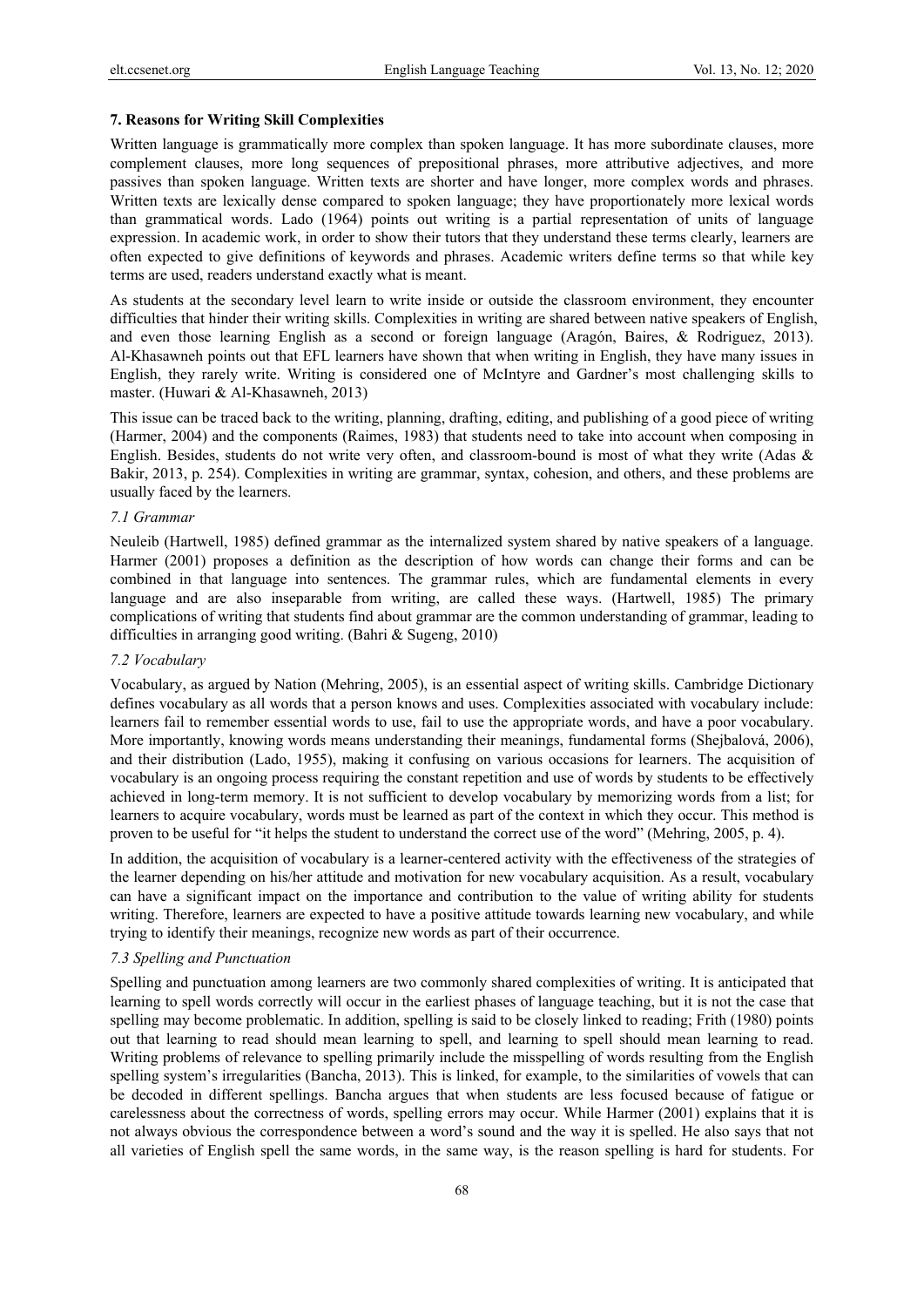example, the manner in which American English pronounces the word behavior differs from the behavior of the British English.

For learners linked to punctuation, Caroll and Wilson (1993) define three complexities. The first is that the rules of punctuation are not precise, that punctuation is complex, and that the meaning is determined by the style. Since each punctuation mark is a distinctive way of interpreting meaning, the way learners punctuate writing can alter the meaning. Therefore, secondary learners need to pay attention to how they punctuate, which is actually the complexity for them.

## *7.4 Strategies for Writing Skill*

This study would like to examine how writing skill techniques can be improved for the secondary level teachers and students.

Every day, writing anything will allow both teachers and learners to develop the discipline and dedication needed to ensure that teachers can produce a full manuscript in whatever genre they choose. (Ramet, "Preface", 2007, p. 1) He will need to make many choices as a writing teacher. There are many options, ranging from a book-centered approach to a writing workshop in which students sit on couches and write freely to the exclusion of teaching, depending on direct instruction. Teachers are also becoming aware of the need to differentiate their teaching to meet the needs of diverse learners. Teachers will need to find ways to teach different abilities to learners with different learning styles and abilities in various ways.

*Chambers Dictionary* defines creativity as having the power to create, that generates, shows, about, imagination, originality, and writing as the act of one who writes, that which is written, literary production or composition. The term 'creative writing' can be defined as having the power to create an imaginative, original literary production or composition and can be applied to a literary production or composition. Of course, knowing the terms is just one aspect of using the names of teachers' techniques and knowing the best practices. In using them to teach learners, they take the first massive step. (Sundem, 2006, p. 6)

Researchers have investigated that good design does not happen accidentally, and the priority should be the needs of the students when classroom designs are in the planning phases (Rogers, 2005, p. 1). Many teachers allow time for in-class completion instead of asking students to complete work at home. (Hong, Milgram, & Rowell, 2004) This implies that learners will have to transport their materials home, and in the classroom, teachers can organize the writing folders of students. Teachers should not let the materials of their learners out of their sights, avoid lost tasks, misplaced drafts, and the dreaded dog of homework-eating. They need a system for storing these writing folders if teachers choose to go this route. An appropriate method is to use a storage box per class, in which the folders are filed alphabetically by teachers. Either they need to decorate the boxes or encourage artistically talented students to decorate their class boxes; the second method helps students take ownership of their classroom environment by getting them out of some preparation. (Sundem, 2006, p. 18)

While teachers want learners to discover writing techniques that work for their personal learning style through experimentation, there is undoubtedly a need for direct instruction. Teachers do not need to force learners to reinvent the wheel or write without first teaching them the skills that may prove effective over the years. Direct instruction looks like the standard secondary level lecture in its unmodified form, in which a teacher talks and learners listen. During this time, students may take notes and discuss the learning with the teacher or as a class. There is a defined skill or pool of knowledge at the end of direct instruction for which learners will be responsible. Through a quick end-of-period discussion, quiz, or take-home assignment, educators want to evaluate student learning. Direct instruction can also be the simplest format to teach the maximum amount of information in the least amount of time (Kameenui, 1995), allowing teachers to compartmentalize learning. They teach a period-long lesson on grammar elements, for instance, which students can understand independently of their application for writing. Direct instruction relies on creative lesson design, as teachers can see. They need to locate, organize, learn, and design exciting and engaging lessons for days spent at school if they focus on the technique. According to Lucy McCormick Calkins (1986): "If students are going to become deeply invested in their writing, and if they are going to draft and revise, share their texts as they write, they need the luxury of time  $(p. 23)$ ."

The writing workshop is one format that enables this time, and a discovery-based approach to writing instruction. Teachers need to move the focus from teaching to writing in this approach. However, by using it to teach mini-lessons during the first five to 15 minutes of class time, a writing workshop incorporates direct instruction elements. Learners work on their writing projects for the remainder of the time, emphasizing the writing process.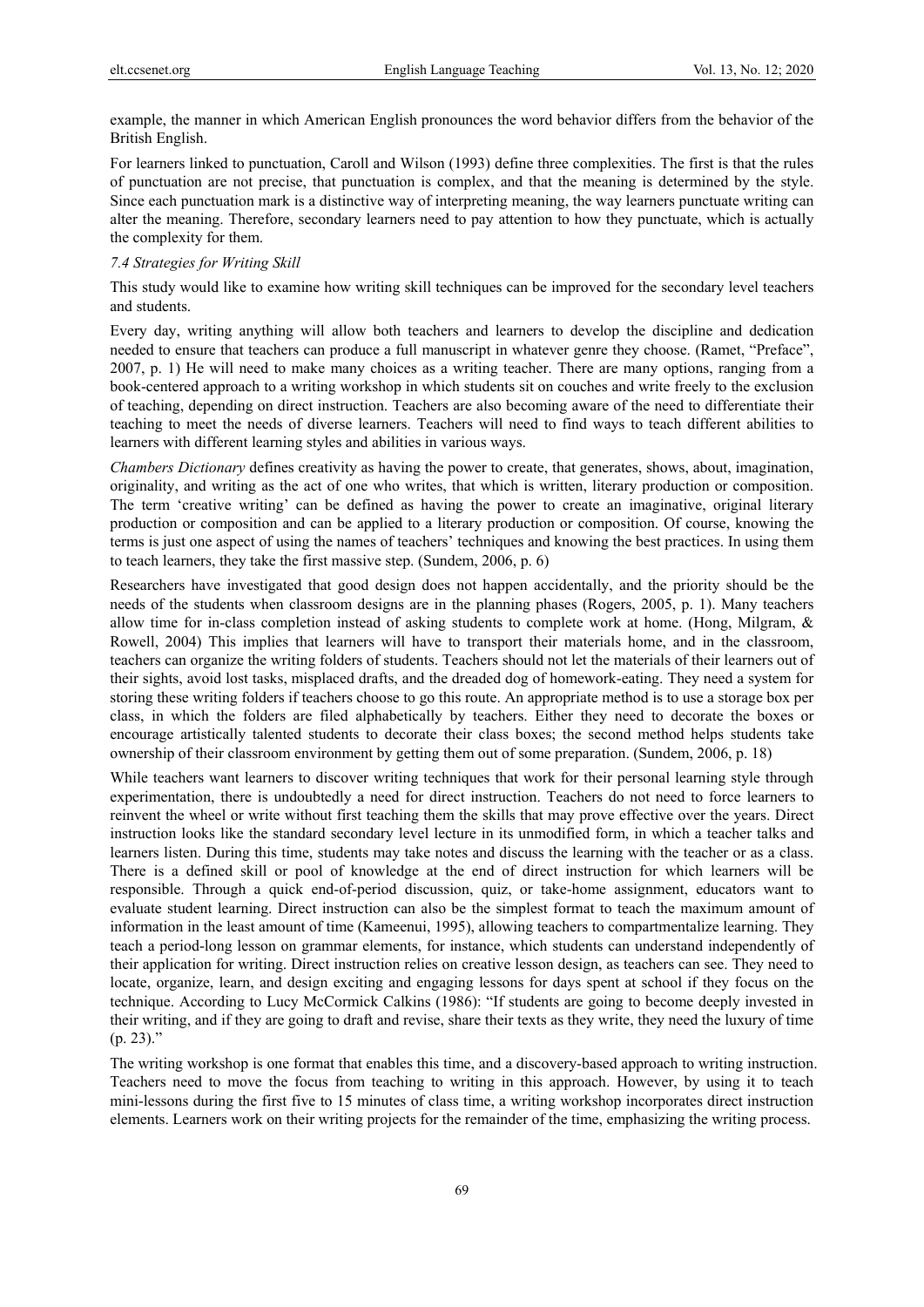To create an environment of diligent and independent student work, a writing workshop depends on the routine. Calkins (1986) argues that setting aside a predictable time for writing that allows children to take control of their writing process. The format of the workshop relies on well-planned scaffolding. Teachers can begin with directed assignments and reliable due dates and release their control gradually move towards authentic writing and make students responsible for a certain amount of portfolio work, but without due dates for project-by-project.

## **8. Research Methodology**

The study was conducted in Bangladesh through quantitative research and survey questionnaires on secondary students. Books, newspapers, articles, theses and internet resources have been taken. Theoretical approach concentrates on objectives and arguments regarding writing skill development being conducted at Jahangirnagar University School & College in Savar, Dhaka to reduce the writing skill complexities of the secondary school students. The current researcher has followed the APA style (6th edition) strictly in writing this research project.

**Research Design:** Participants, timeline, setting and analysis approaches were included in this research design.

**Participants:** She selected 20 participants to carry out the project, including five teachers, ten students, and five parents.

**Setting:** Teachers, students and parents were given a questionnaire survey on complexity of writing skill. In view of the terrifying coronavirus worldwide, including Bangladesh, they were asked to choose the right option from four alternatives inside and outside class. Due to the outbreak of the coronavirus pandemic and closure of educational institutions, classroom observations were not possible.

**Timeline:** It took the researcher seven days to collect information from Jahangirnagar University School & College.

#### **Data Collection**

Both quantitative and qualitative methods have been employed to promote skills and techniques in writing. For the current study, a questionnaire survey was carried out, which was attended by students, teachers and parents. The researcher was able to advise students, teachers and parents for the development of writing techniques, based on a questionnaire survey.

#### **Data Analysis**



This diagram shows that there were 20 participants, including 10 students, 5 teachers and 5 parents. They were asked to participate in the questionnaire survey to investigate the writing skill complexities among the secondary level learners and teachers.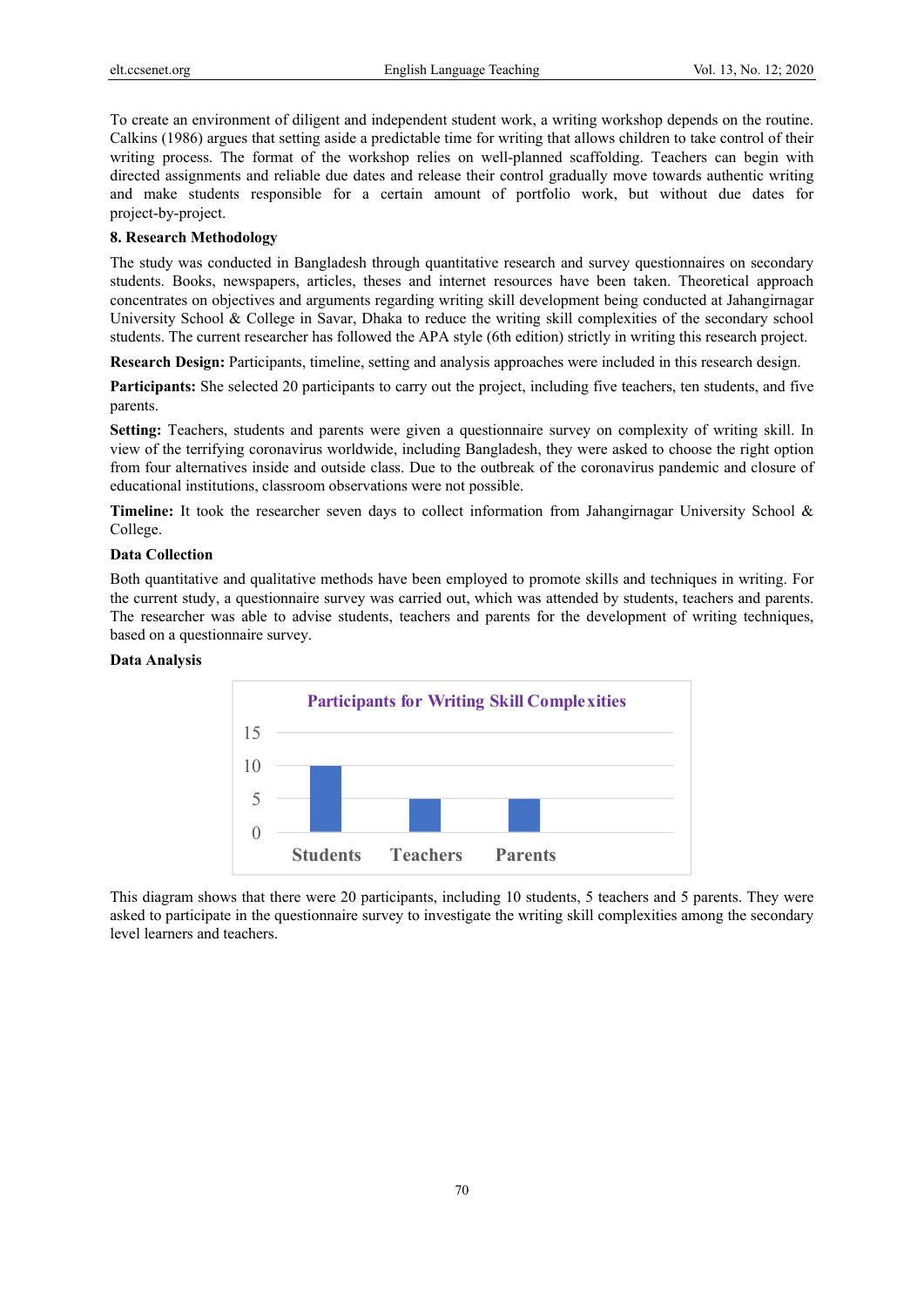

The graph shows that the survey involved twenty participants. Teachers and parents commented on the complexity of writing skills in various ways. The survey of questionnaires revealed that inexperienced teachers without training, first language interference, failure to understand a title-selection, letter writing, report writing, essays and story writing, etc., were found in the case of writing problems, grammar difficulties, design of syllabuses, copying/unfair methods in an exam hall. The results of the survey showed that students blamed their inexperienced teachers of English for the failure of their English test.

On the other hand, the writing skill techniques, dictionary, critical thinking, freehand writing, clarification, synthesis and generalization of questions have been identified. During the survey, some participants found that they didn't understand the meaning of questions and a, b, c, d options as it was written in the English version. Most of them said that they have grammatical problems, like the tense, the verb, the voice, the story writing, transformation of sentence, rights forms of verbs, marks of punctuation and vocabulary diffuculty. The survey also showed that the vocabulary and writing skills of both teachers and students were not satisfactory.

## **9. Conclusion**

Improving secondary-level learners' writing skill is a challenging task, especially in the case of second language learners. The complexity of writing as a cognitive approach requires the rules to be deeply considered, and the target language to be used carefully. Students generally hesitate to write during writing composition, letter,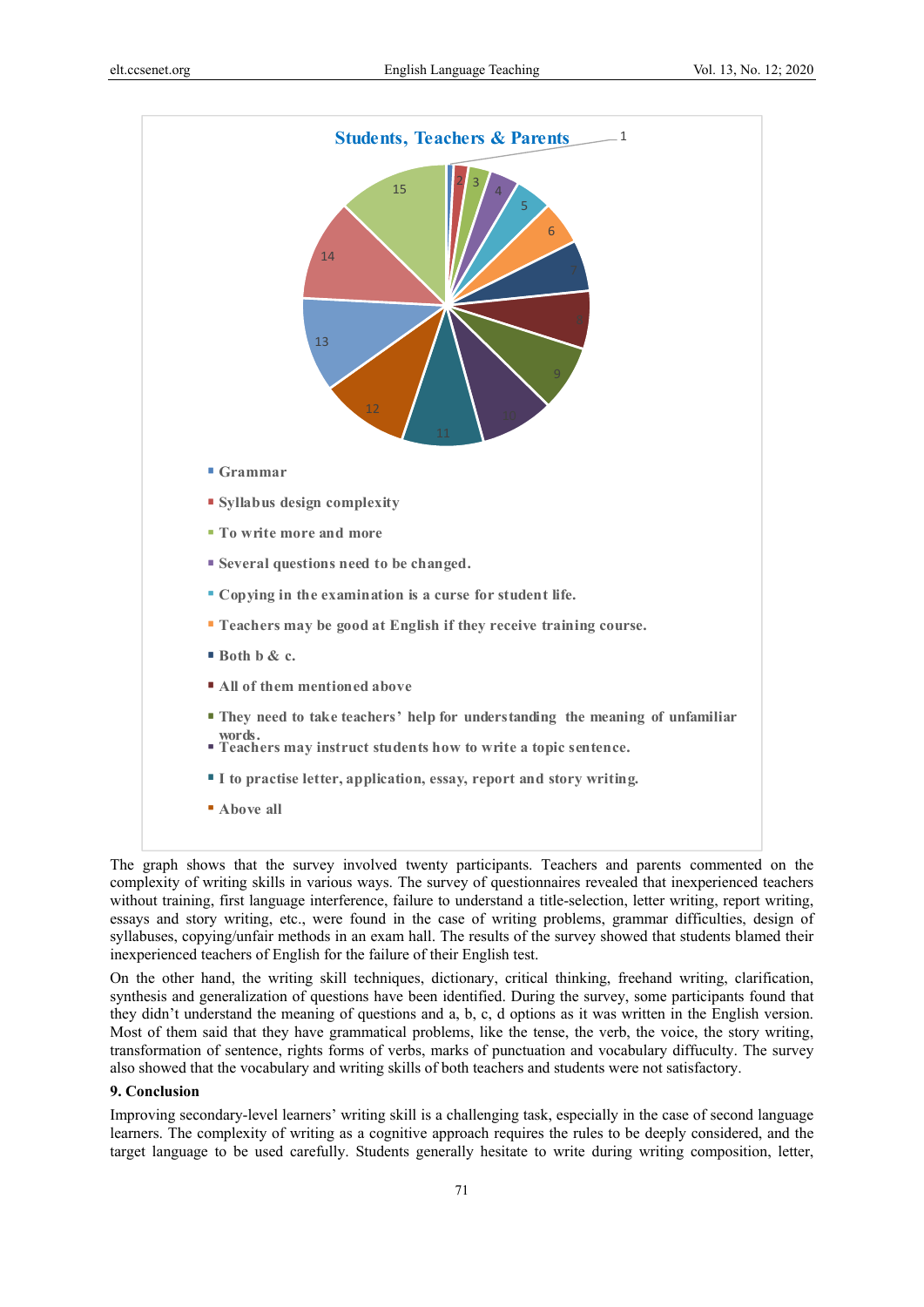application, report, dialogue, because they strive to find the correct words, struggle with the grammar of the language, or they may find the punctuation difficult. The current study focuses on identifying the writing complexities of Bangladeshi learners and the common mistakes they commit. This is done through a questionnaire administered at Jahangirnagar University School & College among the secondary level learners, which reported the documentation of several writing problems.

Furthermore, the analysis of essays by students confirmed that students make mistakes during composition and application writing. The results of this study show that students studying at the school have different complexities of writing. They seem to have major difficulties concerning vocabulary, grammar, and academic style, according to the results obtained from the questionnaire. Whereas, the study of written productions by students reveals that the majority of errors found were spelling, sentence-structure, correct use of verbs, tense, capitalization, punctuation, and vocabulary. Teachers are, therefore, advised to use these results in the future for effective writing teaching, whereas students are encouraged to use the findings to develop their writing skills.

## **10. Suggestions**

- $\triangle$  Apply new written skills to teaching techniques;
- \* Arrange learners' discussion group;
- \* Exercise more and more vocabulary and grammar;
- Encourage parents to improve learners' writing skills at home;
- Listen attentively how to pronounce at home or in class;
- $\triangle$  Re-modify the curriculum based on public examination;
- $\div$  Set written objectives;
- Take note of the text structure;
- Create notes and summaries of the mind;
- \* Predict and evaluate, as needed, what is going to happen;
- Motivate students to write a topic sentence or subtitle.

#### **References**

- Adas, D., & Bakir, A. (2013). Writing Difficulties and New Solutions. *International Journal of Humanities and Social Science, 3*(9), 254-266.
- Aragon Jiménez, C. E., Baires Mira, D. C., & Rodriguez, G. S. (2013). *An analysis of the writing skill difficulties of the English composition (License).* University of El Salvador.
- Bahri, S., & Sugeng, B. (2010). *Difficulties in writing in vocabulary and grammar of the second-year students of SMPN I Selong East Lombrok West Tenggara in the school year 2008/2009.*
- Bancha, W. (2013). What causes spelling errors of the Thai EFL students? *ARECLS, 10*, 107-129.
- Calkins, L. M. (1986). *The art of teaching writing*. Portsmouth, NH: Heinemann.
- Caroll, J., & Wilson, E. (1993). *Acts of teaching*. Englewood, Colo: Teacher Ideas Press.
- Coffin, C., Curry, M., Goodman, S., Hewings, A., Lillis, T., & Swann, J. (2003). *Teaching academic writing: a toolkit for higher education.* London & New York: Routledge.
- Dar, M. F., & Khan, I. (2015). Writing anxiety among public and private sectors Pakistani undergraduate university students. *Pakistan Journal of Gender Studies, 10*(1), 121. https://doi.org/10.46568/pjgs.v10i1.232
- Donohue, L. (2009). *The write beginning*. Markham: Pembroke Publishers.
- Flower, L., & Hayes, J. (1981). A cognition Process Theory of Writing. *College Composition and Communication, 32*(4), 365. https://doi.org/10.2307/356600
- Flower, L. S., & Hayes, J. R. (1980). The dynamics of composing. Making plans and juggling constraints. *Cognitive processes in writing*, edited by L. W. Gregg & E. R. Steinberg. Hillsdale, New Jersey: Lawrence Erlbaum Associates.
- Frith, U. (1980). *Cognitive processes in spelling*. London: Academic Press.
- Hapsari, A. S. (2011). *The use of roundtable technique to improve students' achievement in writing hortatory exposition text.*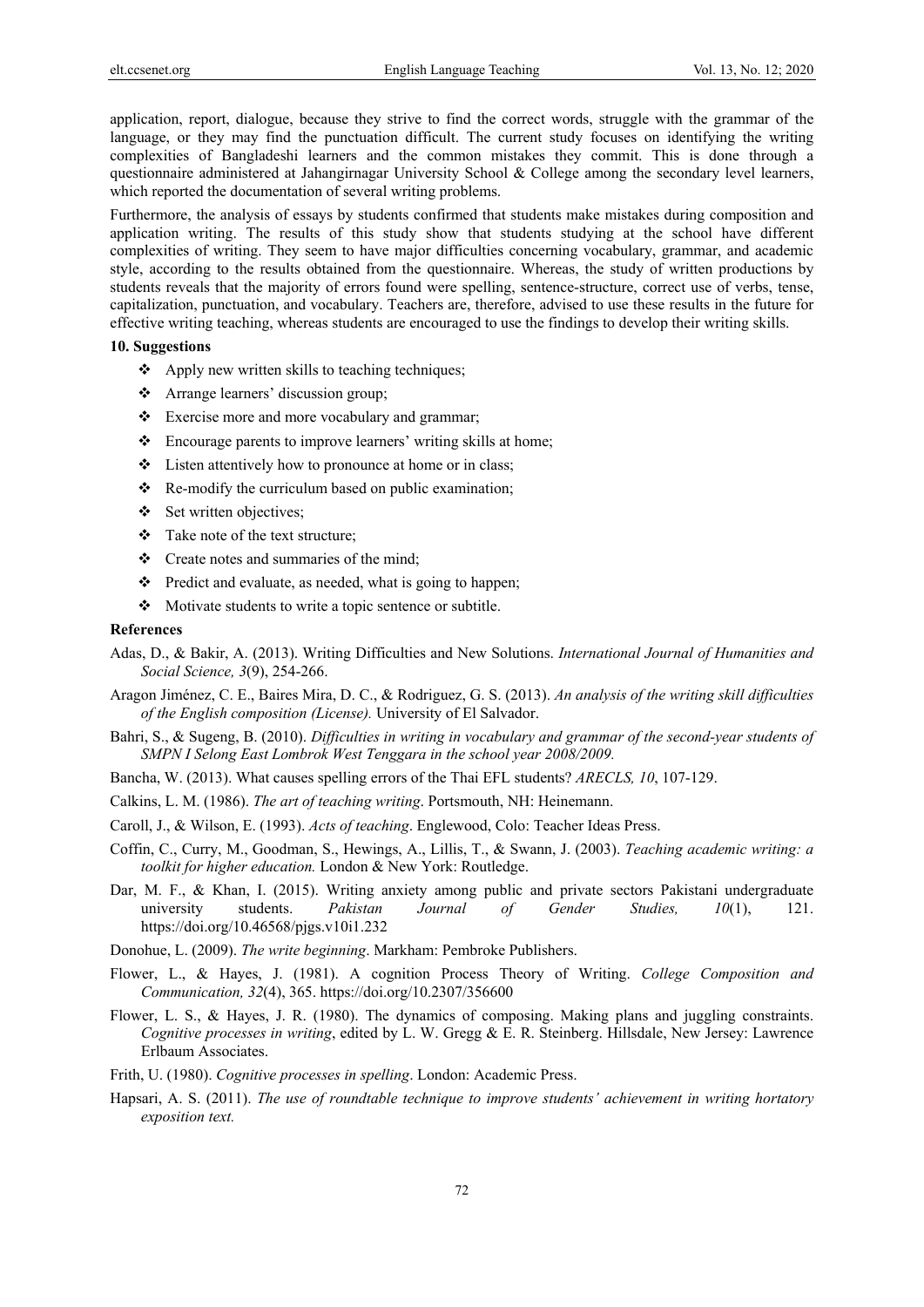- Harmer, J. (2001). *The practice of English language teaching*. London: Longman. https://doi.org/10.1177/003368820103200109
- Harmer, J. (2004). *How to teach writing*. Harlow: Longman.
- Hartwell, P. (1985). Grammar, Grammars, and the Teaching of Grammar. *Acts of teaching. Englewood*, edited by J. Caroll & E. Wilson. Colo: Teacher Ideas Press, 205-207. https://doi.org/10.2307/376562
- Hedge, T. (2005). *Writing.* Oxford: Oxford University Press.
- Hong, E., Milgram, R. M., & Rowell, L. L. (2004). Homework motivation and preference: A learner-centered homework approach. *Theory into Practice, 43*(3), 197-204. https://doi.org/10.1207/s15430421tip4303\_5
- Huwari, I. F., & Al-Khasawneh, F. M. (2013). The reasons behind weaknesses of writing in English among pre-year Students at Taibah University. *English for Specific Purposes World, 14*(38), 1-9.
- Kameenui, E. J. (1995). Direct instruction reading as contronym and eonomine. *Reading and Writing Quarterly: Overcoming Learning Difficulties, 11*(1), 3-17. https://doi.org/10.1080/1057356950110102
- Kellogg, R. T. (2001). Long-term working memory in text production. *Memory & cognition, 29*(1), 43. https://doi.org/10.3758/BF03195739
- Kirby, D. L., & Crovitz, D. (2013). *Inside out*. Portsmouth, NH: Heinmann.
- Lado, R. (1955). *Patterns of difficulty in vocabulary*. https://doi.org/10.1111/j.1467-1770.1955.tb00829.x
- Lado, Robert. (1996). *Language Teaching a Scientific Approach*. New Delhi: McGraw-Hill.
- Mehring, J. G. (2005). *Developing vocabulary in Second Language Acquisition: from theories to the classroom.*
- Muhammad, F. et al. (2016). ESL Learners' Writing Skills: Problems, Factors and Suggestions. *Journal of Education and Social Sciences, 4*(2), 1.
- NSW Department of Education and Training. (2007). *Writing and spelling strategies*. Darlinghurst: NSW.
- Nunan, D. (1989). *Designing tasks for the communicative classroom*. Cambridge University Press.
- Pincas, A. (1982b). *Teaching English Writing*. London: MacMillan.
- Raimes, A. (1983). *Techniques in the teaching of writing*. New York: Oxford University Press.
- Ramet, Afele. (2007). *Creative Writing* (7th ed.). Begbroke, Oxford: Spring Hill House.
- Richards, J. C. (1990). From meaning into words: Writing in a second or foreign language. *The language teaching Matrix.* Cambridge: Cambridge University Press.
- Rogers, V. (2005). *Some efficient and effective classroom designs that accommodate technology for promoting learning.* Athens: University of Georgia, School Design and Planning Laboratory.
- Schoonen, R., Snellings, P., Stevenson, M., & van Gelderen, A. (2009). *Towards a blueprint of the foreign language writer: The linguistic and cognitive demands of foreign language writing*. Learning, teaching, and researching writing in foreign language contexts US: Multilingual Matters, edited by R. M. Manchón. https://doi.org/10.21832/9781847691859-007
- Shejbalová, D. (2006). *Methods and approaches in vocabulary teaching and their influence on students' acquisition.*
- Singleton-Jackson. (2003). *Writing proficiency among graduate students in higher education programs.* PhD thesis. North Texas.
- Skehan, P. (1989). *Individual differences in second language learning*. London: Edward Arnold.
- Skehan, P. (1996). A framework for the implementation of task-based instruction. *Applied Linguistics, 17*(1), 38-62. https://doi.org/10.1093/applin/17.1.38
- Skehan, P. (1998). *A cognitive approach to language learning*. Oxford: Oxford University Press. https://doi.org/10.1177/003368829802900209
- Sundem Garth, M. M. (2006). *Improving Student Writing Skills.* Huntington Beach, CA: Shell Education.
- White, R., & Arndt, V. (1991). *Process writing.* Essex: Addison Wesley Longman Ltd.
- Widdowson, H. G. (2001). *Teaching a language as communication*. (12th ed.). Oxford: Oxford University Press.
- Williams, J. D. (2003). *Preparing to teach writing* (3rd ed.). Manwah, N.J.: Lawrence Erlbaum. https://doi.org/10.4324/9781410607461
- Zamel, V. (1992). Writing one's way into reading. *TESOL Quarterly, 26*, 463-485. https://doi.org/10.2307/3587174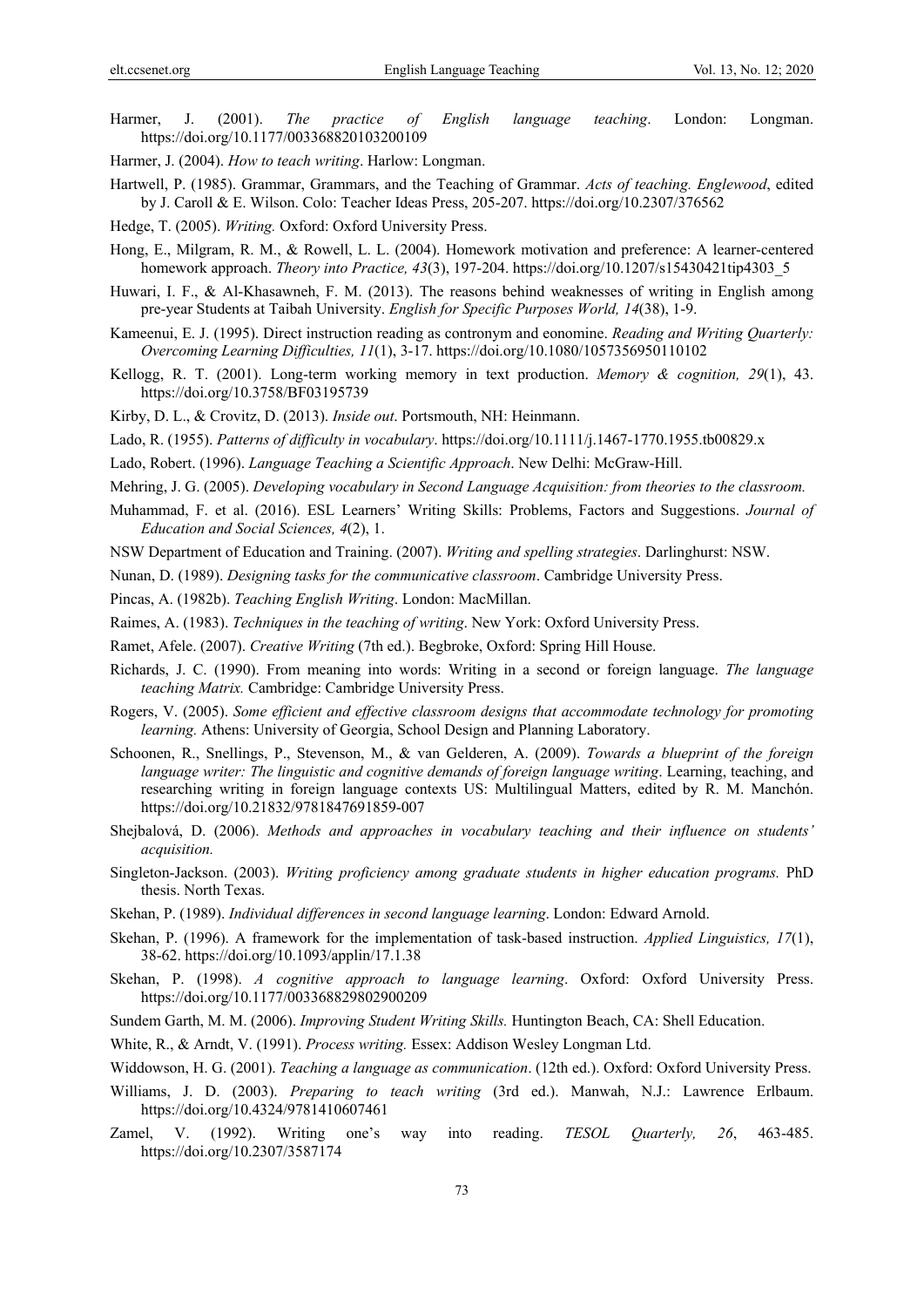## **Questionnaire**

- **1. Students face difficulties of writing skill-**
- a) Grammar
- b) Vocabulary
- c) Punctuation
- d) Parts of Speech
- **2. The difficulties of writing strategies include-**
- a) Syllabus complexity
- b) Poor English teacher
- c) Concentration difficulty
- d) English is an international language
- **3. A learner can develop writing skill through**
- a. Vocabulary
- b. Punctuation mark
- c. Writing practice
- d. Grammar
- **4. Writing skill at the secondary level should be emphasized-**
- a. No, I never support.
- b. Yes, I support it.
- c. Questions need to be revised
- d. No change is needed
- **5. "Copying in the examination is a big problem". Do you think so?**
- a. Yes. I agree.
- b. No. I do not agree.
- c. Copying in the examination is a curse.
- d. Copying helps learners do well in the test.
- **6. "Teachers are not very expert in English in Bangladesh**
- a. I think so.
- b. I do not support it.
- c. Some teachers are professional, but others do not follow.
- d. Teachers need training course.
- **7. Do you consider English language interferes with writing skill?**
- a. No. It is not.
- b. Yes. It is.
- c. English language hinders writing skill improvement.
- d. Both b & c.
- **8. Students get a poor grade in writing due to**
- a. Lack of attention
- b. Familial problems
- c. Lack of good teachers
- d. All are not wrong.